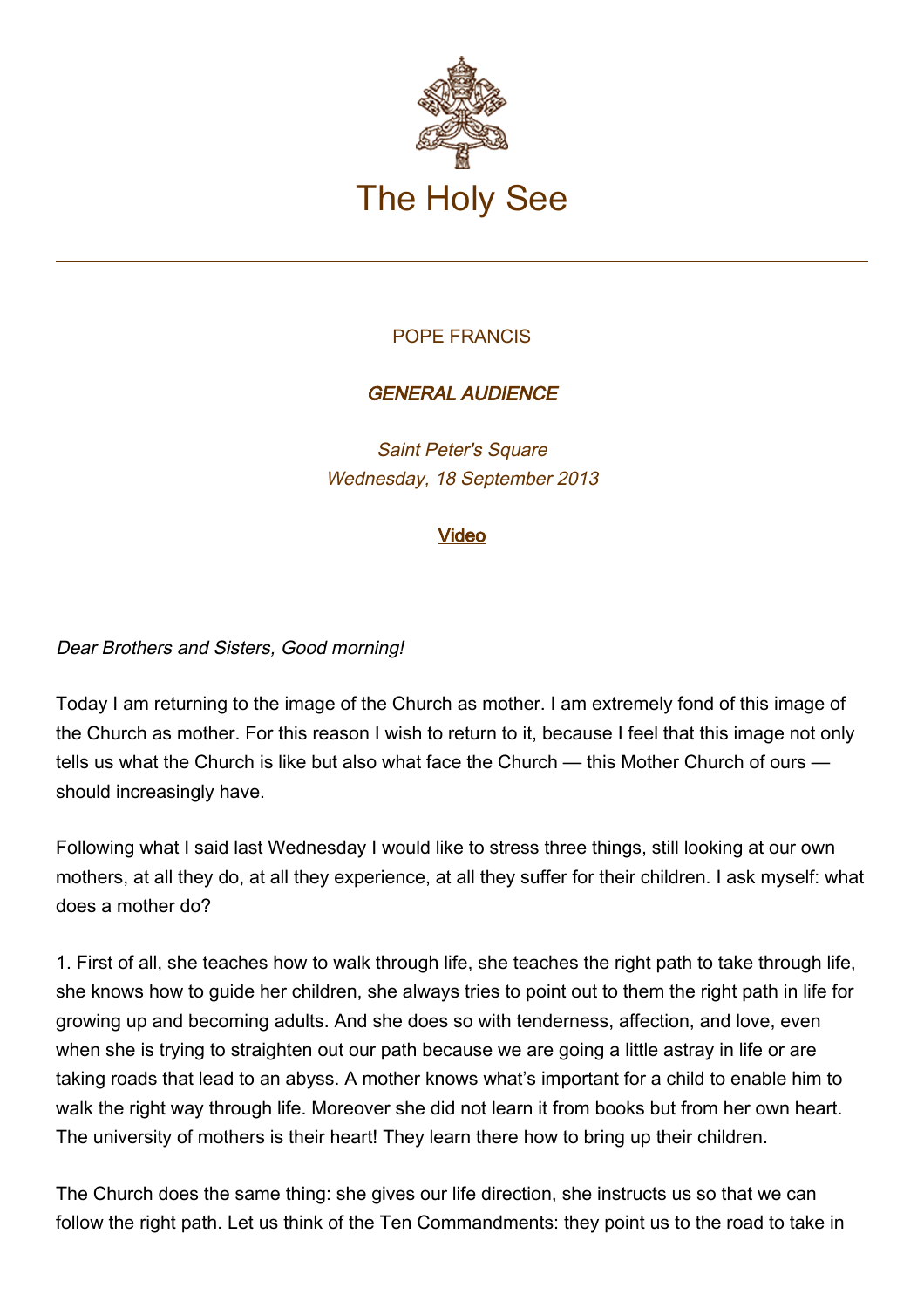order to mature, to anchor our behaviour. They result from the tenderness and from the very love of God who has given them to us. You may say to me: but they are orders! They are a series of 'nos'! I would like to ask you to read them — perhaps you have more or less forgotten them — and then think about them in a positive way. You will see that they concern the way we behave to God, to self and to others, exactly what a mother teaches us in order to live correctly. They ask us not to make ourselves material idols that subsequently enslave us. They ask us to remember God, to show our parents respect, to be honest, to respect others.... Try to see the commandments in this way and to think of them as though they were the words, the teachings that a mother gives in order to live the best way. A mother never teaches what is evil, she only wants the good of her children and so does the Church.

2. Secondly, I want to tell you: when a child grows up, becomes an adult, he chooses his path, assumes his responsibilities, stands on his own two feet, does what he likes and at times he can also go off course, some accident occurs. A mother has the patience to continue to accompany her children, always and in every situation. It is the force of her love that impels her; a mother can follow her children on their way with discretion and tenderness and, even when they go astray, always finds a way to understand them, to be close, to help. We — in my region — say that a mother can "*dar la cara*". What does this mean? It means that a mother can "put on a brave" for her children, in other words she is always motivated to defend them. I am thinking of the mothers who suffer for their children in prison or in difficult situations: they do not question whether or not their children are guilty, they keep on loving them. Mothers often suffer humiliation, but they are not afraid, they never cease to give of themselves.

This is how the Church is. She is a merciful mother who understands, who has always sought to help and encourage even those of her children who have erred or are erring; she never closes the door to home. She does not judge but offers God's forgiveness, she offers his love which invites even those of her children who have fallen into a deep abyss to continue on their way. The Church is not afraid to enter their darkness to give them hope; nor is the Church afraid to enter our darkness when we are in the dark night of our soul and our conscience to give us hope! Because the Church is mother!

3. A last thought: for her children a mother is also able to ask and knock at every door, without calculation; she does so out of love. And I think of how mothers can also and especially knock at the door of God's heart! Mothers say so many prayers for their children, especially for the weaker ones, for those in the greatest need or who have gone down dangerous or erroneous paths in life. A few weeks ago I celebrated Mass in the Church of St Augustine, here in Rome, where the relics of St Monica, his mother, are preserved. How many prayers that holy mother raised to God for her son, and how many tears she shed! I am thinking of you, dear mothers: how often you pray for your children, never tiring! Continue to pray and to entrust them to God; he has a great heart! Knock at God's heart with prayers for your children.